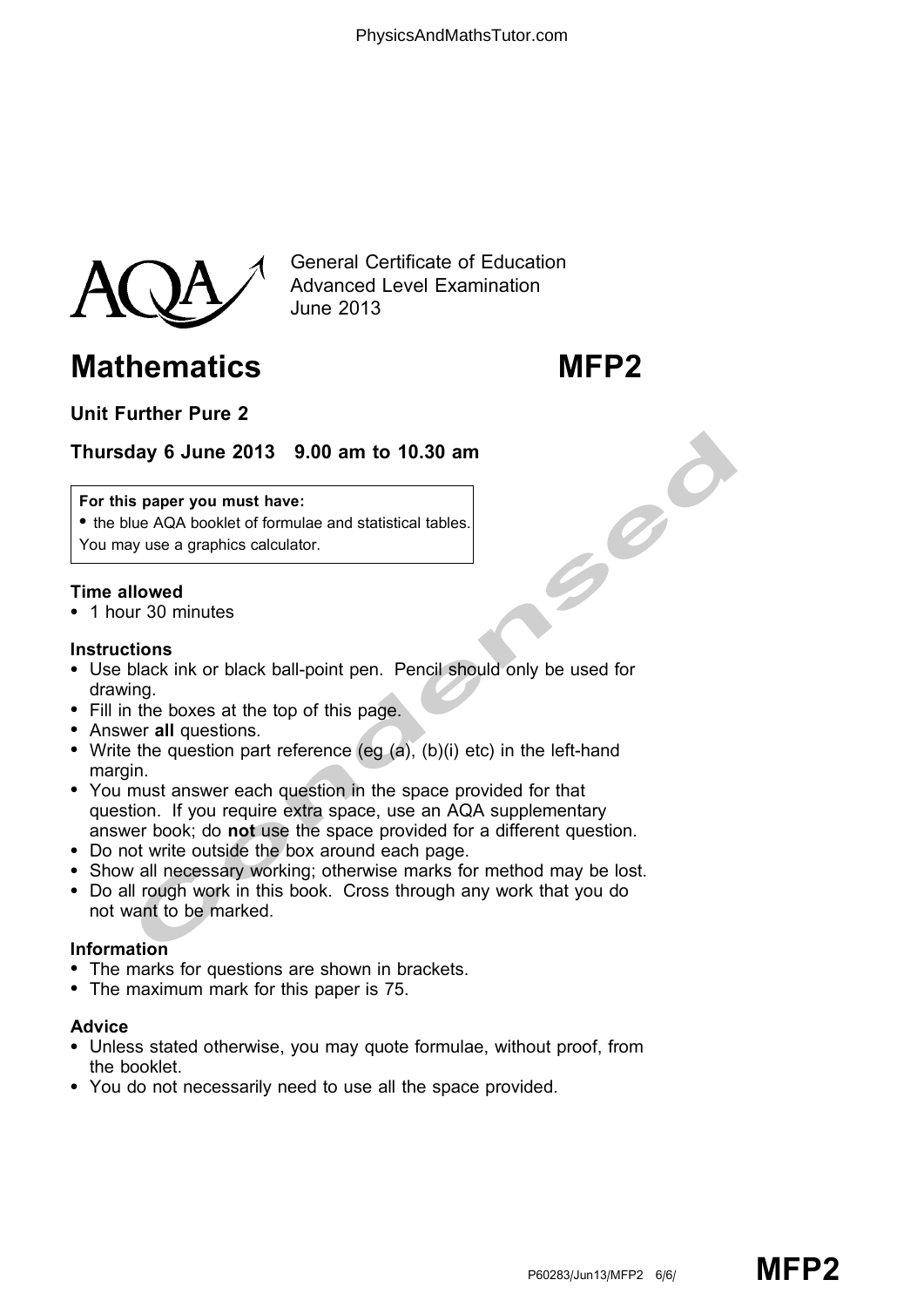1 (a) Sketch on an Argand diagram the locus of points satisfying the equation

$$
|z - 6i| = 3 \t\t (3 marks)
$$

- (b) It is given that z satisfies the equation  $|z 6i| = 3$ .
	- (i) Write down the greatest possible value of  $|z|$ . (1 mark)
	- (ii) Find the greatest possible value of arg z, giving your answer in the form  $p\pi$ , where  $-1 < p \leqslant 1$ . (3 marks)
- **2 (a) (i)** Sketch on the axes below the graphs of  $y = \sinh x$  and  $y = \cosh x$ . (3 marks)
	- (ii) Use your graphs to explain why the equation

 $(k + \sinh x) \cosh x = 0$ 

where  $k$  is a constant, has exactly one solution. (1 mark)

(b) A curve C has equation  $y = 6 \sinh x + \cosh^2 x$ . Show that C has only one stationary point and show that its y-coordinate is an integer. (5 marks)



3 The sequence  $u_1$ ,  $u_2$ ,  $u_3$ , ... is defined by

$$
u_1 = 2
$$
,  $u_{n+1} = \frac{5u_n - 3}{3u_n - 1}$ 

Prove by induction that, for all integers  $n \geq 1$ ,

$$
u_n = \frac{3n+1}{3n-1}
$$
 (6 marks)

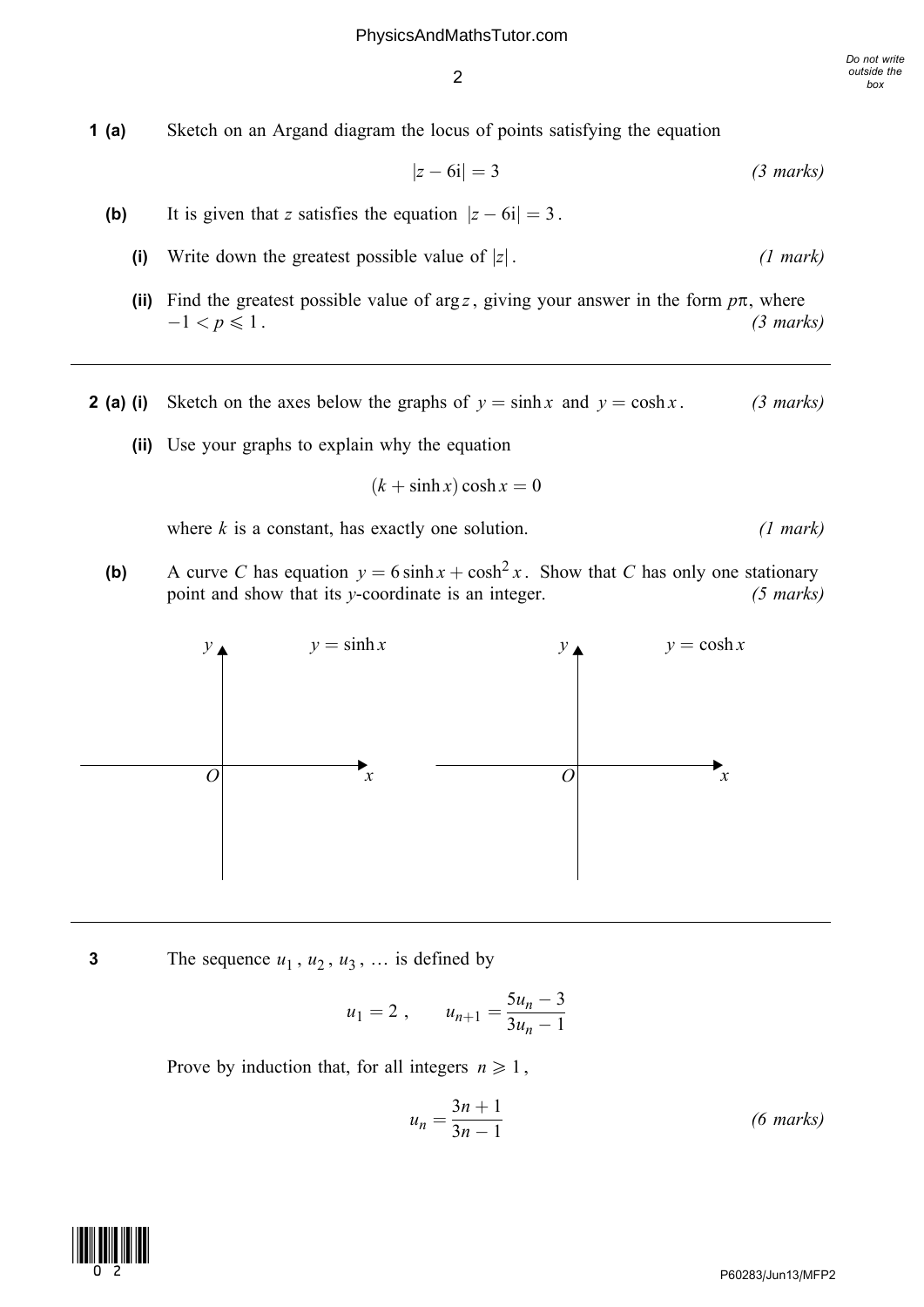**4 (a)** Given that  $f(r) = r^2(2r^2 - 1)$ , show that

$$
f(r) - f(r - 1) = (2r - 1)^3
$$
 (3 marks)

(b) Use the method of differences to show that

$$
\sum_{r=n+1}^{2n} (2r-1)^3 = 3n^2(10n^2-1)
$$
 (4 marks)

5 The cubic equation

$$
z^3 + pz^2 + qz + 37 - 36i = 0
$$

where p and q are constants, has three complex roots,  $\alpha$ ,  $\beta$  and  $\gamma$ .

It is given that  $\beta = -2 + 3i$  and  $\gamma = 1 + 2i$ .

- (a) (i) Write down the value of  $\alpha \beta \gamma$ . (1 mark)
	- (ii) Hence show that  $(8 + i)\alpha = 37 36i$ .  $(2 \text{ marks})$

(iii) Hence find  $\alpha$ , giving your answer in the form  $m + ni$ , where m and n are integers. (3 marks)

- (b) Find the value of  $p$ . (1 mark)
- (c) Find the value of the complex number  $q$ . (2 marks)

**6 (a)** Show that  $\frac{1}{5}$  $\frac{1}{5 \cosh x - 3 \sinh x} = \frac{e^x}{m + e^{2x}}$ , where *m* is an integer. (3 marks)

**(b)** Use the substitution 
$$
u = e^x
$$
 to show that

$$
\int_0^{\ln 2} \frac{1}{5 \cosh x - 3 \sinh x} dx = \frac{\pi}{8} - \frac{1}{2} \tan^{-1} \left(\frac{1}{2}\right)
$$
 (5 marks)

#### Turn over  $\blacktriangleright$